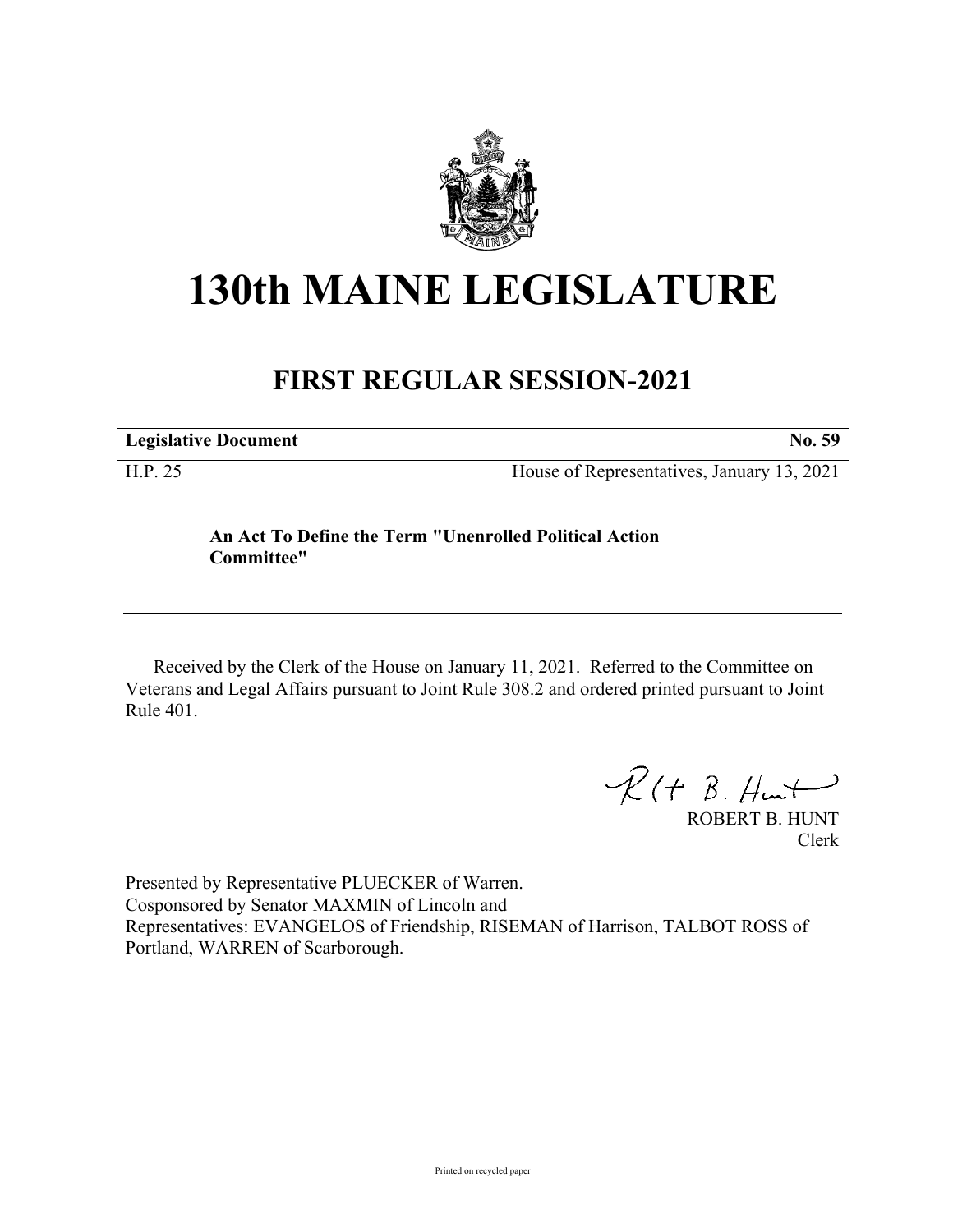| 1                        | Be it enacted by the People of the State of Maine as follows:                                  |
|--------------------------|------------------------------------------------------------------------------------------------|
| $\overline{2}$           | Sec. 1. 21-A MRSA §1001, sub-§4 is enacted to read:                                            |
| $\overline{3}$           | 4. Unenrolled political action committee. "Unenrolled political action committee"              |
| $\overline{\mathcal{A}}$ | means a political action committee designated under section 1053-C, subsection 3 to            |
| 5                        | promote the election of unenrolled candidates to the Senate or the House of                    |
| 6                        | Representatives.                                                                               |
| 7                        | Sec. 2. 21-A MRSA §1018-B, sub-§2, as amended by PL 2019, c. 635, §3, is                       |
| 8                        | further amended to read:                                                                       |
| 9                        | 2. Limitations. After an election, candidates may receive donations for purposes of a          |
| 10                       | recount. The donations must be within the limitations of section 1015, except that no          |
| 11                       | limitation applies to donations from party committees, unenrolled political action             |
| 12                       | committees and caucus political action committees and from attorneys, consultants and          |
| 13                       | their firms that are donating their services without reimbursement. Candidates may not         |
| 14                       | spend revenues received under chapter 14 for recount expenditures.                             |
| 15                       | Sec. 3. 21-A MRSA §1053-C, as enacted by PL 2019, c. 635, §4, is amended by                    |
| 16                       | amending the section headnote to read:                                                         |
| 17<br>18                 | Caucus political action committees and unenrolled political action<br>$$1053-C.$<br>committees |
| 19                       | Sec. 4. 21-A MRSA §1053-C, sub-§1, ¶A-1 is enacted to read:                                    |
| 20                       | A-1. "House unenrolled leader" means a member of the House of Representatives who              |
| 21                       | is not enrolled in a political party and who has been elected the leader of the members        |
| 22                       | of the House of Representatives who are not enrolled in a political party. For purposes        |
| 23                       | of this paragraph, if the Speaker of the House of Representatives is not enrolled in a         |
| 24                       | political party, the Speaker of the House of Representatives is deemed the House               |
| 25                       | unenrolled leader.                                                                             |
| 26                       | Sec. 5. 21-A MRSA §1053-C, sub-§1, $\P$ D is enacted to read:                                  |
| 27                       | D. "Senate unenrolled leader" means a member of the Senate who is not enrolled in a            |
| 28                       | political party and who has been elected the leader of the members of the Senate who           |
| 29                       | are not enrolled in a political party. For purposes of this paragraph, if the President of     |
| 30                       | the Senate is not enrolled in a political party, the President of the Senate is deemed the     |
| 31                       | Senate unenrolled leader.                                                                      |
| 32                       | Sec. 6. 21-A MRSA §1053-C, sub-§3 is enacted to read:                                          |
| 33                       | 3. Designation of unenrolled political action committee. The Senate unenrolled                 |
| 34                       | leader and the House unenrolled leader may each designate one unenrolled political action      |
| 35                       | committee to promote the election of unenrolled candidates to the body of the Legislature      |
| 36                       | of which the unenrolled leader is a member. The designation must be made in a letter to        |
| 37                       | the commission and remains effective until a new designation is made in a letter to the        |
| 38                       | commission from the unenrolled leader of the same body of the Legislature.                     |
| 39                       | Sec. 7. 21-A MRSA §1122, sub-§10 is enacted to read:                                           |
| 40                       | 10. Unenrolled political action committee. "Unenrolled political action committee"             |
| 41                       | has the same meaning as in section 1001, subsection 4.                                         |